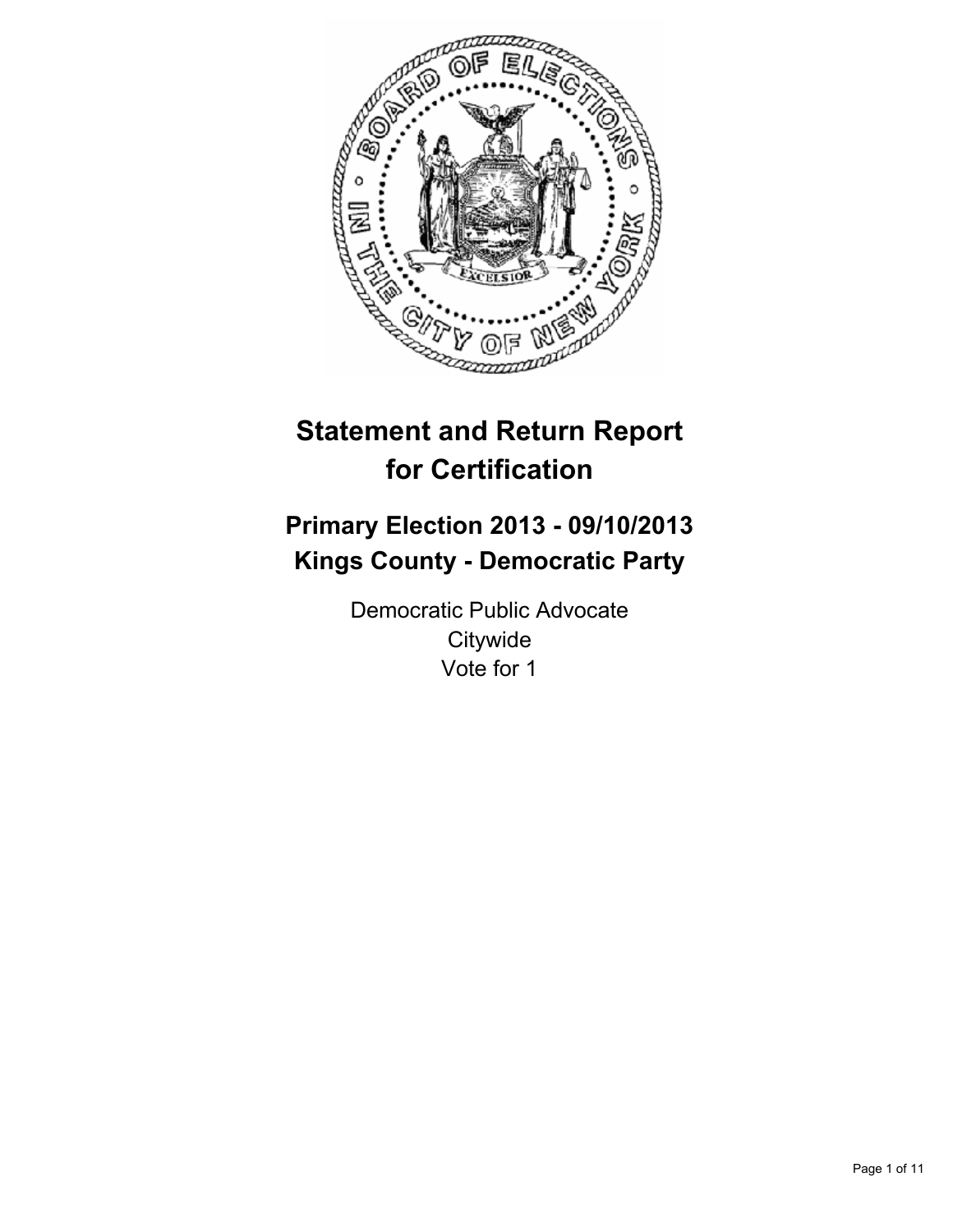

| <b>EMERGENCY</b>         | 310   |
|--------------------------|-------|
| ABSENTEE/MILITARY        | 264   |
| <b>FEDERAL</b>           | 0     |
| SPECIAL PRESIDENTIAL     | 0     |
| <b>AFFIDAVIT</b>         | 113   |
| CATHERINE L. GUERRIERO   | 923   |
| <b>LETITIA JAMES</b>     | 2,941 |
| <b>RESHMA SAUJANI</b>    | 789   |
| DANIEL SQUADRON          | 3,000 |
| SIDIQUE WAI              | 215   |
| ALAN MAISEL (WRITE-IN)   | 1     |
| ALAN S. FINTZ (WRITE-IN) | 1     |
| <b>Total Votes</b>       | 7,870 |

#### **Assembly District 42**

| <b>EMERGENCY</b>          | 256   |
|---------------------------|-------|
| ABSENTEE/MILITARY         | 194   |
| <b>FEDERAL</b>            | 0     |
| SPECIAL PRESIDENTIAL      | 0     |
| AFFIDAVIT                 | 218   |
| CATHERINE L. GUERRIERO    | 884   |
| <b>LETITIA JAMES</b>      | 5,590 |
| <b>RESHMA SAUJANI</b>     | 950   |
| DANIEL SQUADRON           | 1,942 |
| SIDIQUE WAI               | 210   |
| MATHIEU EUGENE (WRITE-IN) |       |
| <b>Total Votes</b>        | 9,577 |

| <b>EMERGENCY</b>       | 222         |
|------------------------|-------------|
| ABSENTEE/MILITARY      | 309         |
| <b>FEDERAL</b>         | 0           |
| SPECIAL PRESIDENTIAL   | $\mathbf 0$ |
| <b>AFFIDAVIT</b>       | 252         |
| CATHERINE L. GUERRIERO | 860         |
| <b>LETITIA JAMES</b>   | 8,466       |
| <b>RESHMA SAUJANI</b>  | 829         |
| DANIEL SQUADRON        | 1,097       |
| SIDIQUE WAI            | 228         |
| <b>Total Votes</b>     | 11,480      |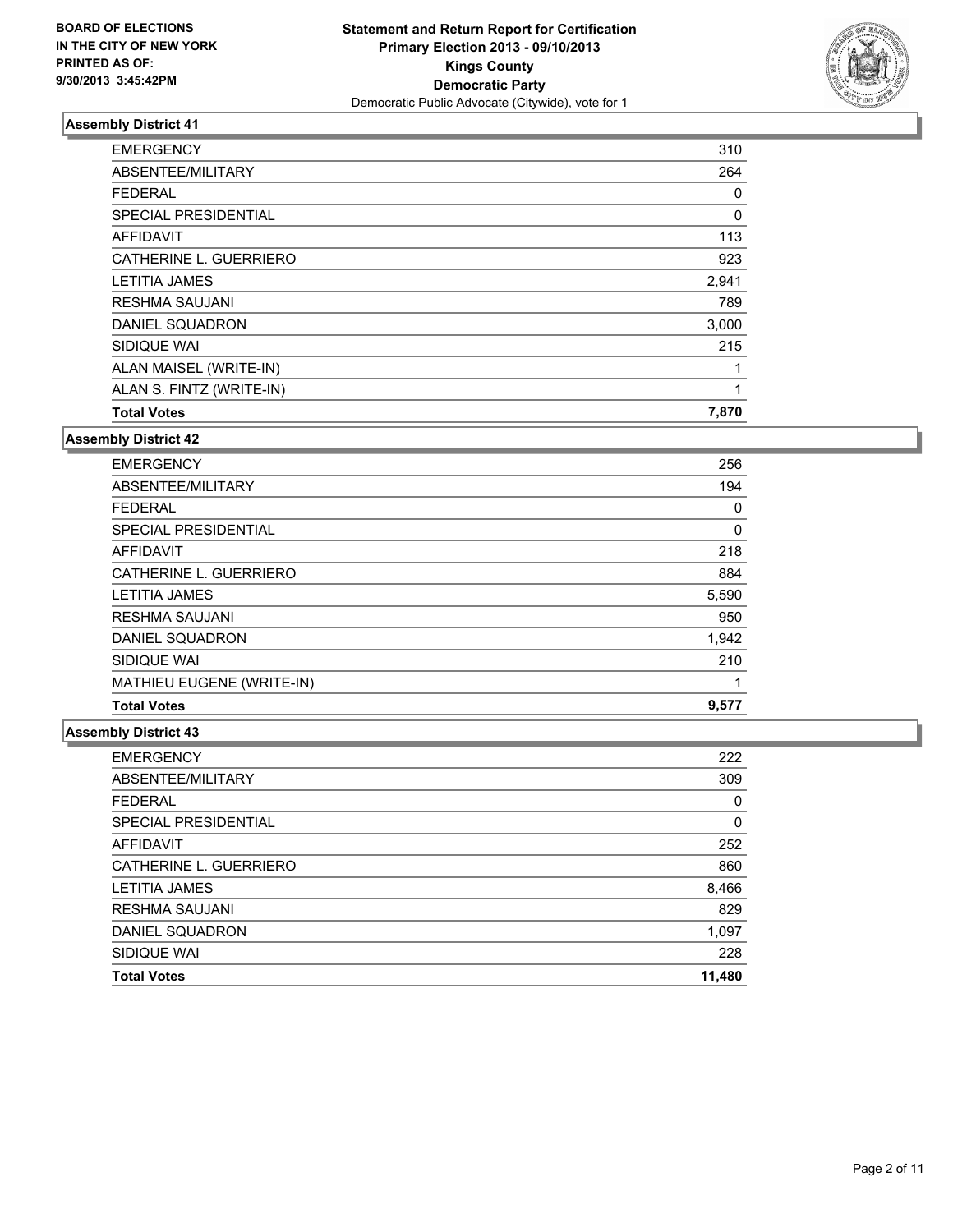

| <b>Total Votes</b>                 | 11,755 |
|------------------------------------|--------|
| UNATTRIBUTABLE WRITE-IN (WRITE-IN) | 25     |
| SHABSI GANZWEIG (WRITE-IN)         |        |
| SIDIQUE WAI                        | 287    |
| DANIEL SQUADRON                    | 4,562  |
| <b>RESHMA SAUJANI</b>              | 2,009  |
| <b>LETITIA JAMES</b>               | 3,872  |
| CATHERINE L. GUERRIERO             | 999    |
| <b>AFFIDAVIT</b>                   | 201    |
| SPECIAL PRESIDENTIAL               | 0      |
| <b>FEDERAL</b>                     | 0      |
| ABSENTEE/MILITARY                  | 255    |
| <b>EMERGENCY</b>                   | 333    |

## **Assembly District 45**

| <b>EMERGENCY</b>                   | 22       |
|------------------------------------|----------|
| ABSENTEE/MILITARY                  | 226      |
| <b>FEDERAL</b>                     | 0        |
| SPECIAL PRESIDENTIAL               | $\Omega$ |
| <b>AFFIDAVIT</b>                   | 65       |
| CATHERINE L. GUERRIERO             | 601      |
| <b>LETITIA JAMES</b>               | 862      |
| <b>RESHMA SAUJANI</b>              | 502      |
| DANIEL SQUADRON                    | 2,269    |
| SIDIQUE WAI                        | 183      |
| CHAYA S KRANCZER (WRITE-IN)        |          |
| UNATTRIBUTABLE WRITE-IN (WRITE-IN) | 2        |
| <b>Total Votes</b>                 | 4,420    |

| <b>EMERGENCY</b>                   | 133      |
|------------------------------------|----------|
| ABSENTEE/MILITARY                  | 286      |
| FEDERAL                            | 0        |
| SPECIAL PRESIDENTIAL               | $\Omega$ |
| <b>AFFIDAVIT</b>                   | 72       |
| CATHERINE L. GUERRIERO             | 1,138    |
| <b>LETITIA JAMES</b>               | 1,602    |
| <b>RESHMA SAUJANI</b>              | 804      |
| DANIEL SQUADRON                    | 2,516    |
| SIDIQUE WAI                        | 171      |
| UNATTRIBUTABLE WRITE-IN (WRITE-IN) | 2        |
| WILLIAM C. THOMPSON (WRITE-IN)     |          |
| <b>Total Votes</b>                 | 6,234    |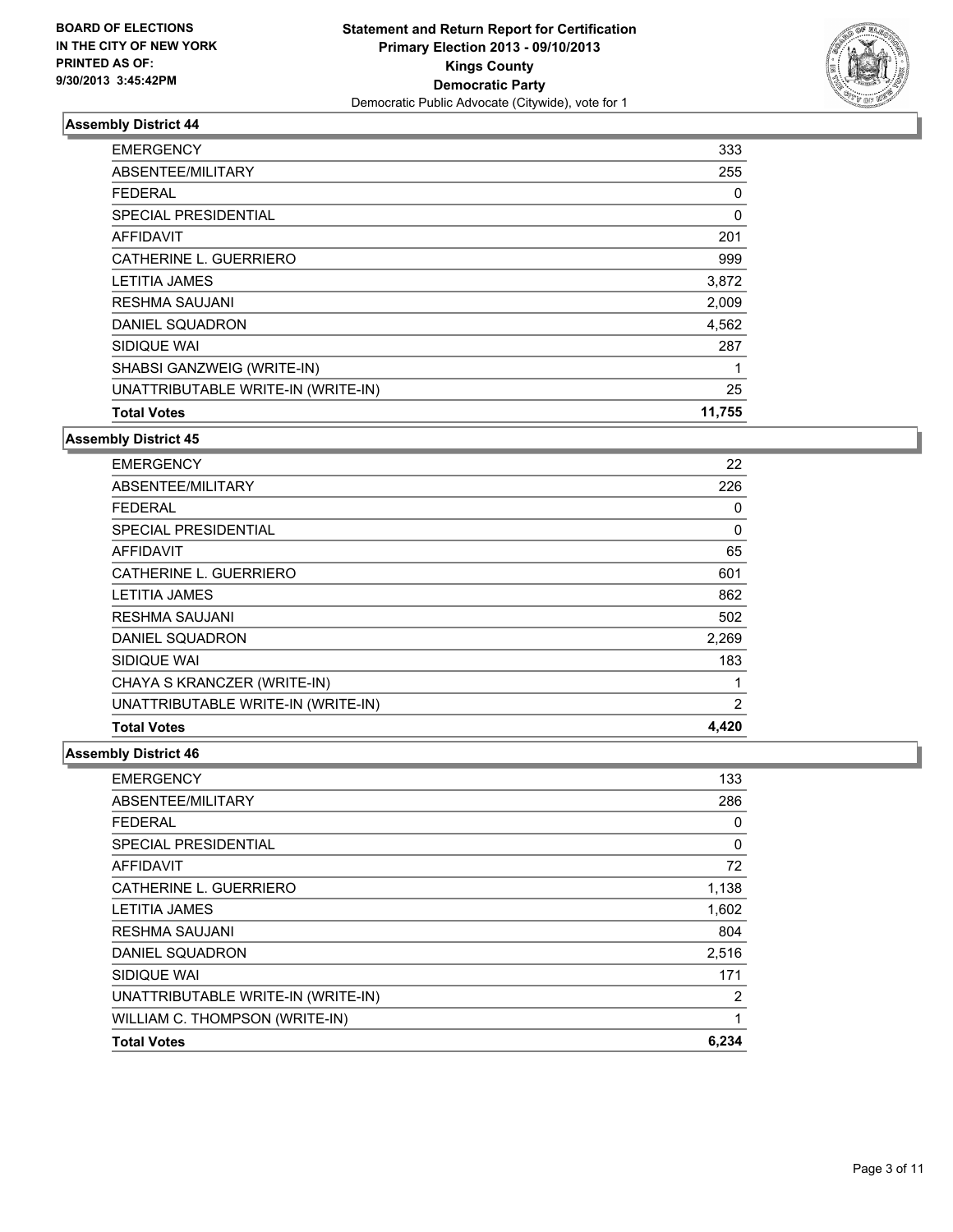

| <b>EMERGENCY</b>            | 202   |
|-----------------------------|-------|
| ABSENTEE/MILITARY           | 195   |
| <b>FEDERAL</b>              | 0     |
| <b>SPECIAL PRESIDENTIAL</b> | 0     |
| <b>AFFIDAVIT</b>            | 46    |
| CATHERINE L. GUERRIERO      | 710   |
| <b>LETITIA JAMES</b>        | 508   |
| <b>RESHMA SAUJANI</b>       | 524   |
| DANIEL SQUADRON             | 1,474 |
| SIDIQUE WAI                 | 171   |
| BETTY BONANNO (WRITE-IN)    |       |
| JOHN C. LIU (WRITE-IN)      | 1     |
| <b>Total Votes</b>          | 3,389 |

#### **Assembly District 48**

| <b>EMERGENCY</b>                   | 112      |
|------------------------------------|----------|
| ABSENTEE/MILITARY                  | 143      |
| <b>FEDERAL</b>                     | 0        |
| <b>SPECIAL PRESIDENTIAL</b>        | $\Omega$ |
| <b>AFFIDAVIT</b>                   | 64       |
| CATHERINE L. GUERRIERO             | 522      |
| <b>LETITIA JAMES</b>               | 667      |
| <b>RESHMA SAUJANI</b>              | 454      |
| DANIEL SQUADRON                    | 3,621    |
| SIDIQUE WAI                        | 130      |
| CHAIM M. DEUTSCH (WRITE-IN)        | 2        |
| DAVID G. GREENFIELD (WRITE-IN)     | 1        |
| IAN D. GIRSHET (WRITE-IN)          | 1        |
| UNATTRIBUTABLE WRITE-IN (WRITE-IN) | 10       |
| <b>Total Votes</b>                 | 5,408    |

| <b>EMERGENCY</b>             | 87    |
|------------------------------|-------|
| ABSENTEE/MILITARY            | 93    |
| <b>FEDERAL</b>               | 0     |
| SPECIAL PRESIDENTIAL         | 0     |
| AFFIDAVIT                    | 69    |
| CATHERINE L. GUERRIERO       | 658   |
| <b>LETITIA JAMES</b>         | 407   |
| <b>RESHMA SAUJANI</b>        | 552   |
| DANIEL SQUADRON              | 1,017 |
| SIDIQUE WAI                  | 147   |
| CHARLES HAEUSSLER (WRITE-IN) |       |
| <b>Total Votes</b>           | 2,782 |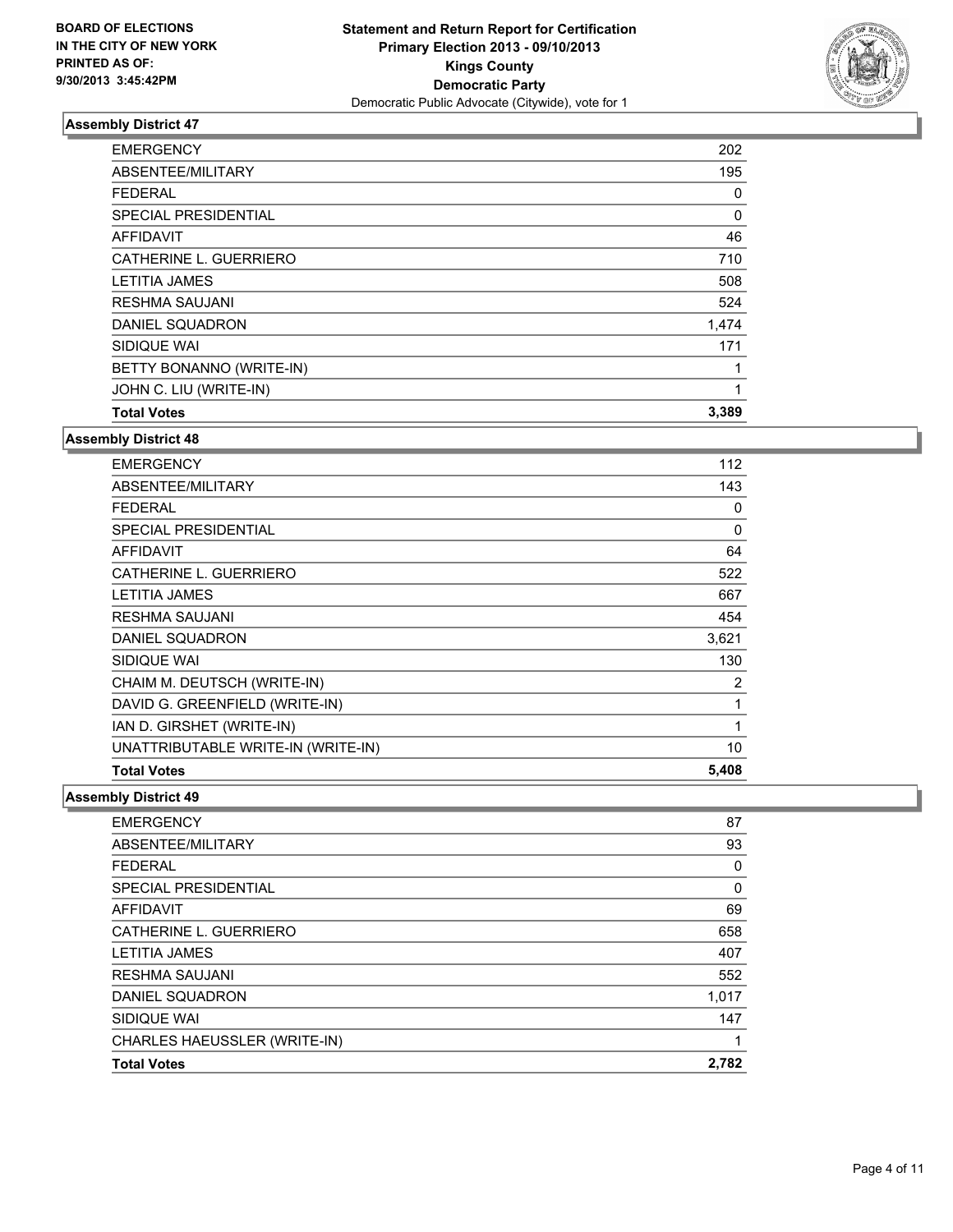

| <b>EMERGENCY</b>                   | 222          |
|------------------------------------|--------------|
| ABSENTEE/MILITARY                  | 283          |
| <b>FEDERAL</b>                     | 0            |
| SPECIAL PRESIDENTIAL               | 0            |
| <b>AFFIDAVIT</b>                   | 200          |
| CATHERINE L. GUERRIERO             | 914          |
| <b>LETITIA JAMES</b>               | 2,385        |
| RESHMA SAUJANI                     | 1,131        |
| DANIEL SQUADRON                    | 8,905        |
| SIDIQUE WAI                        | 201          |
| ANTONIO REYNOSO (WRITE-IN)         |              |
| BILL CURTIN (WRITE-IN)             | 1            |
| KATE ZIDAR (WRITE-IN)              | $\mathbf{1}$ |
| UNATTRIBUTABLE WRITE-IN (WRITE-IN) | 1            |
| ZIDANE LEWIS (WRITE-IN)            | 1            |
| <b>Total Votes</b>                 | 13,541       |

| <b>Total Votes</b>                | 5,487 |
|-----------------------------------|-------|
|                                   |       |
| SARA M. GONZALEZ (WRITE-IN)       |       |
| <b>GEORGE MCDONALD (WRITE-IN)</b> | 1     |
| CHELSEA DOWELL (WRITE-IN)         |       |
| SIDIQUE WAI                       | 198   |
| DANIEL SQUADRON                   | 1,727 |
| <b>RESHMA SAUJANI</b>             | 895   |
| <b>LETITIA JAMES</b>              | 1,710 |
| CATHERINE L. GUERRIERO            | 954   |
| AFFIDAVIT                         | 187   |
| <b>SPECIAL PRESIDENTIAL</b>       | 0     |
| FEDERAL                           | 0     |
| ABSENTEE/MILITARY                 | 107   |
| <b>EMERGENCY</b>                  | 201   |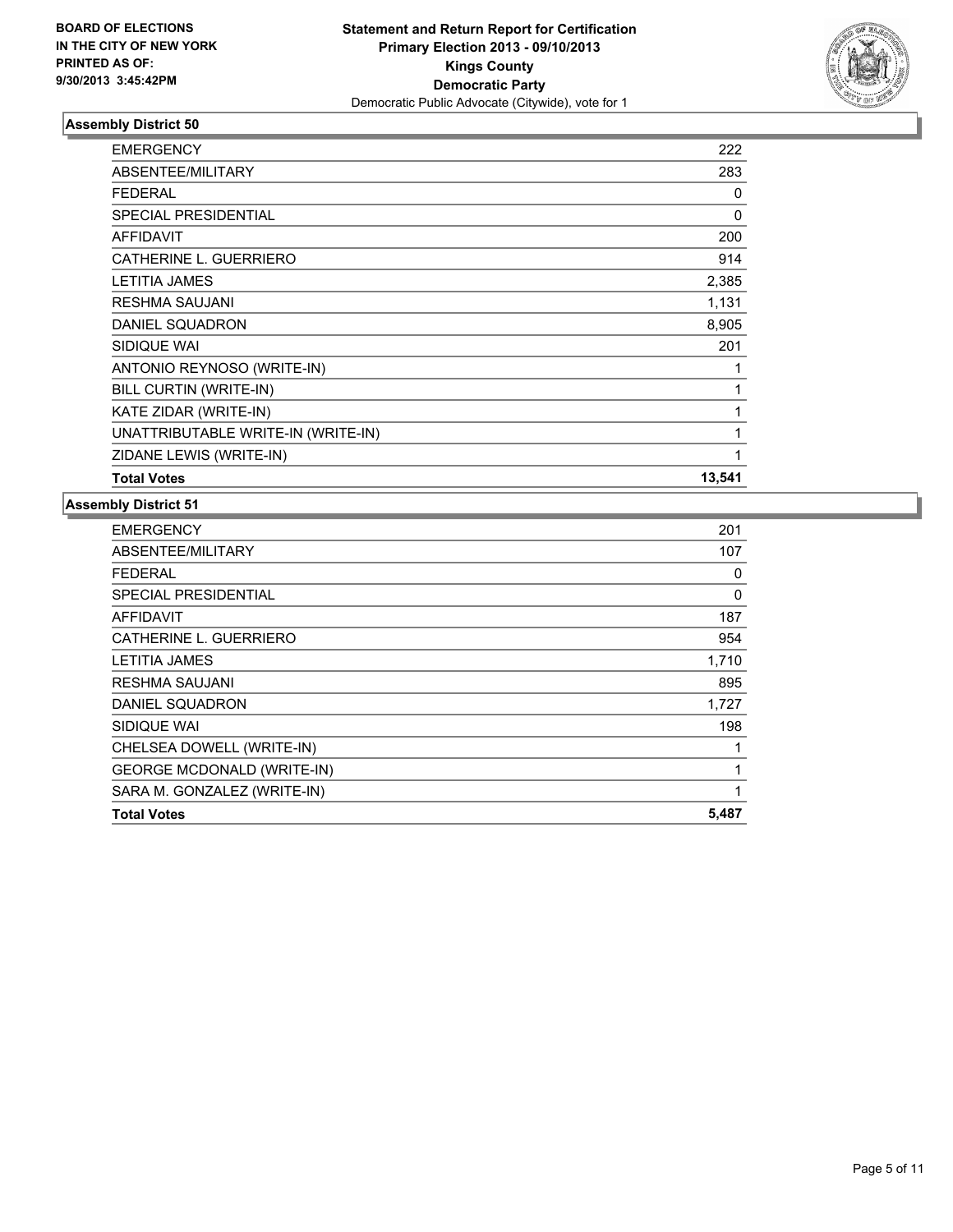

| <b>EMERGENCY</b>                   | 1,306  |
|------------------------------------|--------|
| ABSENTEE/MILITARY                  | 629    |
| FEDERAL                            | 0      |
| <b>SPECIAL PRESIDENTIAL</b>        | 0      |
| <b>AFFIDAVIT</b>                   | 437    |
| CATHERINE L. GUERRIERO             | 1,132  |
| <b>LETITIA JAMES</b>               | 6,499  |
| <b>RESHMA SAUJANI</b>              | 2,660  |
| <b>DANIEL SQUADRON</b>             | 10,023 |
| SIDIQUE WAI                        | 235    |
| CHARLES HYNES (WRITE-IN)           |        |
| NOA BLOCK (WRITE-IN)               |        |
| RED BURNS (WRITE-IN)               |        |
| UNATTRIBUTABLE WRITE-IN (WRITE-IN) | 1      |
| <b>Total Votes</b>                 | 20,553 |

| <b>EMERGENCY</b>                   | 237      |
|------------------------------------|----------|
| ABSENTEE/MILITARY                  | 125      |
| <b>FEDERAL</b>                     | 0        |
| <b>SPECIAL PRESIDENTIAL</b>        | $\Omega$ |
| <b>AFFIDAVIT</b>                   | 187      |
| CATHERINE L. GUERRIERO             | 1,488    |
| LETITIA JAMES                      | 2,216    |
| <b>RESHMA SAUJANI</b>              | 952      |
| DANIEL SQUADRON                    | 2,244    |
| SIDIQUE WAI                        | 257      |
| ANTONIO REYNOSO (WRITE-IN)         | 1        |
| CHARVEYS GONZALEZ (WRITE-IN)       | 1        |
| ELLIOT SPITZER (WRITE-IN)          | 1        |
| R. MD NIDRMAH (WRITE-IN)           | 3        |
| UNATTRIBUTABLE WRITE-IN (WRITE-IN) | 4        |
| VITO LOPEZ (WRITE-IN)              | 2        |
| <b>Total Votes</b>                 | 7,169    |
|                                    |          |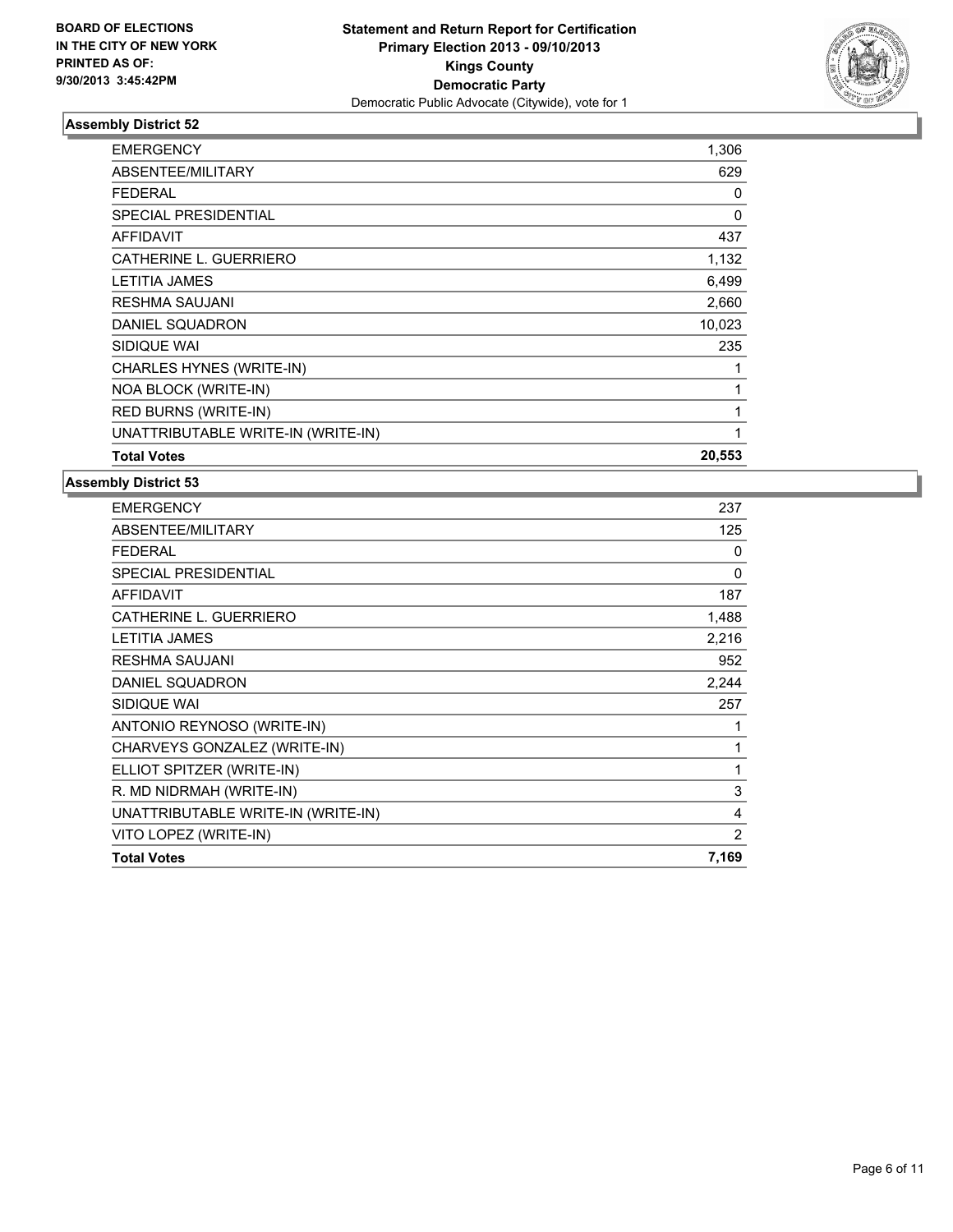

| <b>EMERGENCY</b>                   | 278      |
|------------------------------------|----------|
| ABSENTEE/MILITARY                  | 67       |
| FEDERAL                            | 0        |
| <b>SPECIAL PRESIDENTIAL</b>        | $\Omega$ |
| <b>AFFIDAVIT</b>                   | 181      |
| CATHERINE L. GUERRIERO             | 1,076    |
| <b>LETITIA JAMES</b>               | 2,779    |
| <b>RESHMA SAUJANI</b>              | 723      |
| DANIEL SQUADRON                    | 1,057    |
| SIDIQUE WAI                        | 230      |
| ANTONIO REYNOSO (WRITE-IN)         |          |
| KIMBERLY COUNCIL (WRITE-IN)        |          |
| UNATTRIBUTABLE WRITE-IN (WRITE-IN) | 2        |
| <b>Total Votes</b>                 | 5,869    |

**Assembly District 55**

| <b>EMERGENCY</b>            | 259          |
|-----------------------------|--------------|
| ABSENTEE/MILITARY           | 137          |
| <b>FEDERAL</b>              | 0            |
| <b>SPECIAL PRESIDENTIAL</b> | 0            |
| <b>AFFIDAVIT</b>            | 148          |
| CATHERINE L. GUERRIERO      | 808          |
| LETITIA JAMES               | 5,011        |
| <b>RESHMA SAUJANI</b>       | 451          |
| DANIEL SQUADRON             | 705          |
| SIDIQUE WAI                 | 207          |
| AARON C. MARTIN (WRITE-IN)  | 1            |
| BYRON WRIGHT (WRITE-IN)     | $\mathbf{1}$ |
| INEZ D. BARRON (WRITE-IN)   | 1            |
| <b>Total Votes</b>          | 7,185        |

| <b>EMERGENCY</b>             | 673    |
|------------------------------|--------|
| ABSENTEE/MILITARY            | 192    |
| <b>FFDFRAL</b>               | 0      |
| SPECIAL PRESIDENTIAL         | 0      |
| AFFIDAVIT                    | 204    |
| CATHERINE L. GUERRIERO       | 766    |
| <b>LETITIA JAMES</b>         | 8,908  |
| <b>RESHMA SAUJANI</b>        | 968    |
| DANIEL SQUADRON              | 917    |
| SIDIQUE WAI                  | 265    |
| CORNEGY ROBERT JR (WRITE-IN) |        |
| <b>Total Votes</b>           | 11,825 |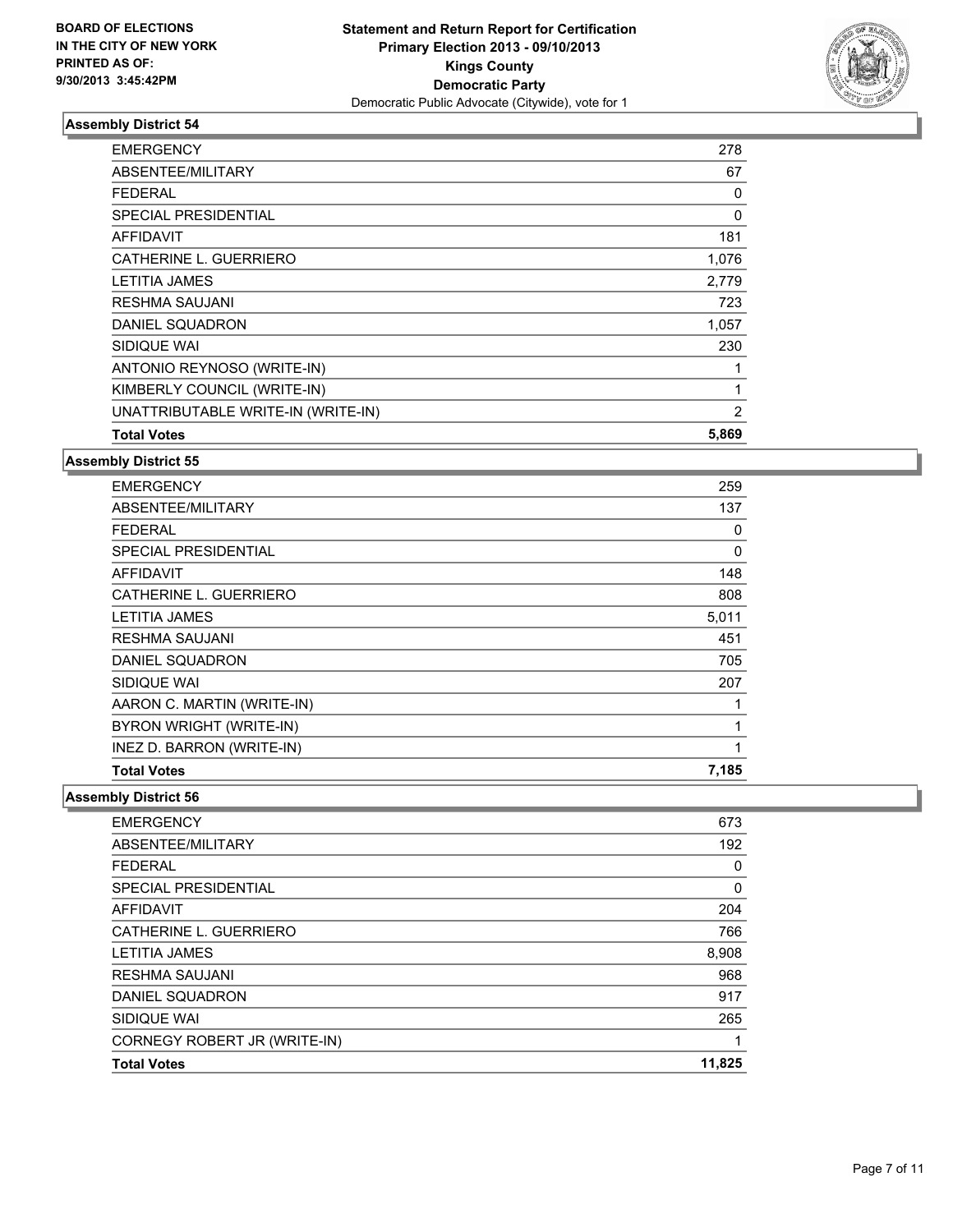

| <b>EMERGENCY</b>                | 822      |
|---------------------------------|----------|
| ABSENTEE/MILITARY               | 452      |
| <b>FEDERAL</b>                  | 0        |
| <b>SPECIAL PRESIDENTIAL</b>     | $\Omega$ |
| <b>AFFIDAVIT</b>                | 336      |
| CATHERINE L. GUERRIERO          | 780      |
| <b>LETITIA JAMES</b>            | 13,777   |
| <b>RESHMA SAUJANI</b>           | 1,182    |
| DANIEL SQUADRON                 | 2,328    |
| SIDIQUE WAI                     | 271      |
| <b>GALE A BREWER (WRITE-IN)</b> |          |
| JELANI MASHARIKI (WRITE-IN)     |          |
| LAURIE CUMBO (WRITE-IN)         | 1        |
| <b>Total Votes</b>              | 18,341   |

**Assembly District 58**

| <b>EMERGENCY</b>       | 522    |
|------------------------|--------|
| ABSENTEE/MILITARY      | 275    |
| <b>FEDERAL</b>         | 0      |
| SPECIAL PRESIDENTIAL   | 0      |
| AFFIDAVIT              | 171    |
| CATHERINE L. GUERRIERO | 842    |
| <b>LETITIA JAMES</b>   | 7,856  |
| <b>RESHMA SAUJANI</b>  | 1,010  |
| DANIEL SQUADRON        | 1,133  |
| SIDIQUE WAI            | 273    |
| <b>Total Votes</b>     | 11.114 |

| <b>EMERGENCY</b>            | 523            |
|-----------------------------|----------------|
| <b>ABSENTEE/MILITARY</b>    | 194            |
| <b>FEDERAL</b>              | 0              |
| <b>SPECIAL PRESIDENTIAL</b> | 0              |
| <b>AFFIDAVIT</b>            | 210            |
| CATHERINE L. GUERRIERO      | 1,107          |
| <b>LETITIA JAMES</b>        | 4,828          |
| <b>RESHMA SAUJANI</b>       | 739            |
| DANIEL SQUADRON             | 2,314          |
| SIDIQUE WAI                 | 226            |
| ED KOCH (WRITE-IN)          | 1              |
| JUMAANE WILLIAMS (WRITE-IN) | 1              |
| MARTY GOLDMAN (WRITE-IN)    | $\overline{2}$ |
| RALPH NADER (WRITE-IN)      | 1              |
| RICHARD BROWN (WRITE-IN)    |                |
| <b>Total Votes</b>          | 9,220          |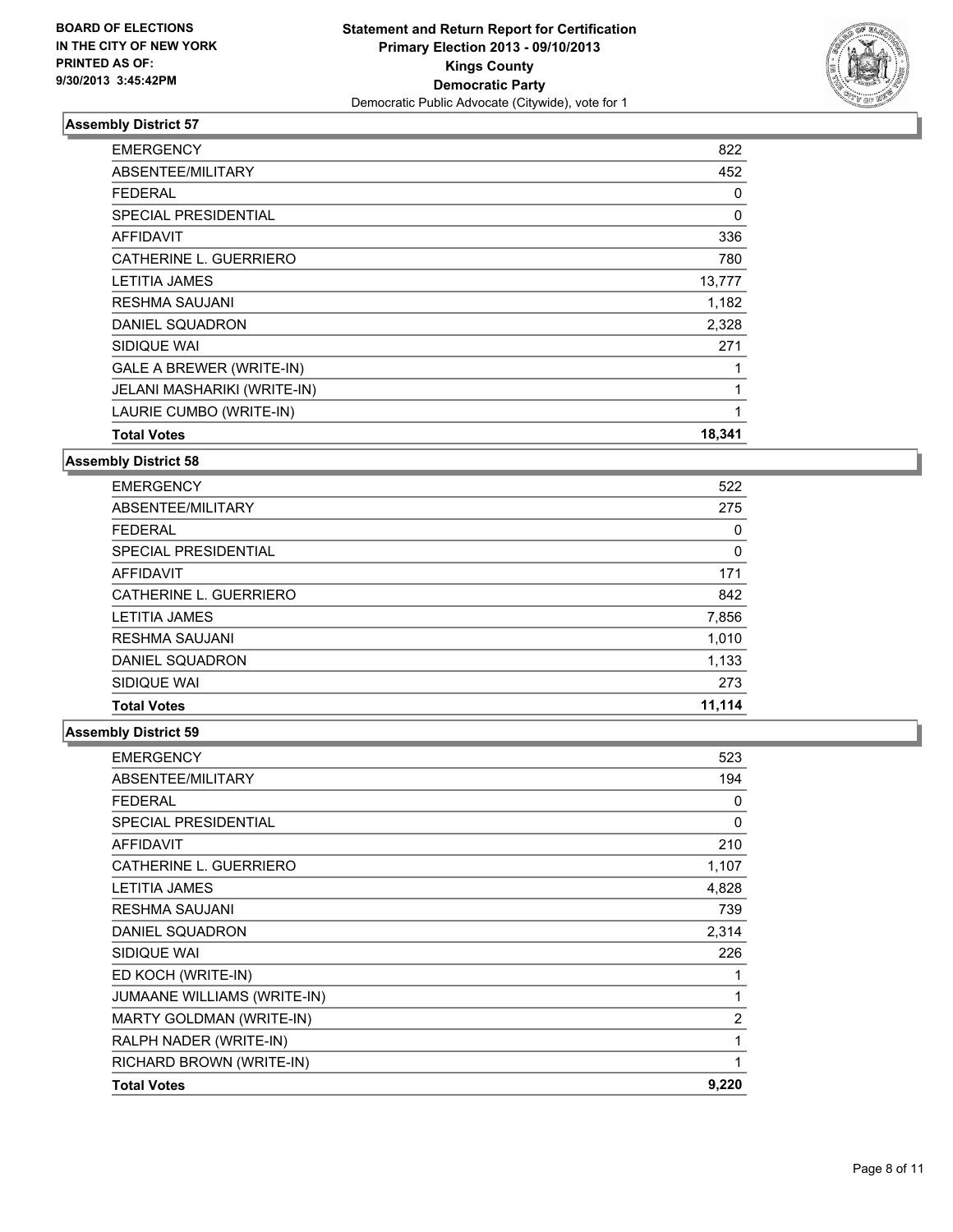

| <b>EMERGENCY</b>       | 89    |
|------------------------|-------|
| ABSENTEE/MILITARY      | 137   |
| <b>FEDERAL</b>         | 0     |
| SPECIAL PRESIDENTIAL   | 0     |
| AFFIDAVIT              | 156   |
| CATHERINE L. GUERRIERO | 909   |
| <b>LETITIA JAMES</b>   | 6,392 |
| <b>RESHMA SAUJANI</b>  | 654   |
| DANIEL SQUADRON        | 1,165 |
| SIDIQUE WAI            | 222   |
| <b>Total Votes</b>     | 9,342 |

| <b>Total Votes</b>     | 1,548 |
|------------------------|-------|
| SIDIQUE WAI            | 54    |
| DANIEL SQUADRON        | 588   |
| <b>RESHMA SAUJANI</b>  | 303   |
| <b>LETITIA JAMES</b>   | 264   |
| CATHERINE L. GUERRIERO | 339   |
| <b>AFFIDAVIT</b>       | 21    |
| SPECIAL PRESIDENTIAL   | 0     |
| <b>FEDERAL</b>         | 0     |
| ABSENTEE/MILITARY      | 42    |
| <b>EMERGENCY</b>       | 39    |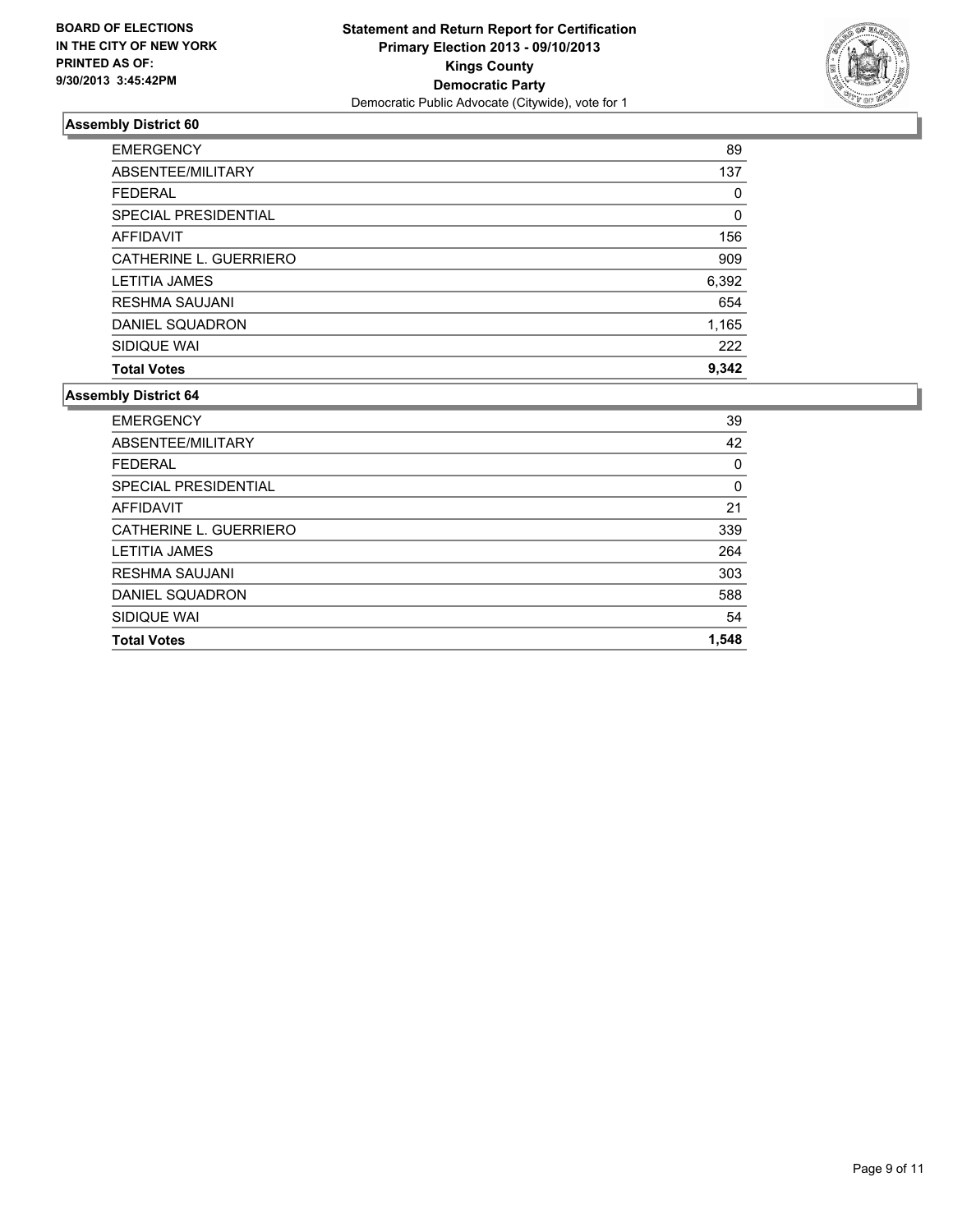

#### **Total for Democratic Public Advocate (Citywide) - Kings County**

| <b>EMERGENCY</b>                  | 6,848          |
|-----------------------------------|----------------|
| <b>ABSENTEE/MILITARY</b>          | 4,605          |
| <b>FEDERAL</b>                    | 0              |
| SPECIAL PRESIDENTIAL              | 0              |
| <b>AFFIDAVIT</b>                  | 3,538          |
| CATHERINE L. GUERRIERO            | 18,410         |
| <b>LETITIA JAMES</b>              | 87,540         |
| <b>RESHMA SAUJANI</b>             | 19,081         |
| DANIEL SQUADRON                   | 54,604         |
| SIDIQUE WAI                       | 4,381          |
| AARON C. MARTIN (WRITE-IN)        | 1              |
| ALAN MAISEL (WRITE-IN)            | 1              |
| ALAN S. FINTZ (WRITE-IN)          | 1              |
| ANTONIO REYNOSO (WRITE-IN)        | 3              |
| BETTY BONANNO (WRITE-IN)          | 1              |
| BILL CURTIN (WRITE-IN)            | 1              |
| BYRON WRIGHT (WRITE-IN)           | 1              |
| CHAIM M. DEUTSCH (WRITE-IN)       | $\overline{2}$ |
| CHARLES HAEUSSLER (WRITE-IN)      | 1              |
| CHARLES HYNES (WRITE-IN)          | 1              |
| CHARVEYS GONZALEZ (WRITE-IN)      | 1              |
| CHAYA S KRANCZER (WRITE-IN)       | 1              |
| CHELSEA DOWELL (WRITE-IN)         | 1              |
| CORNEGY ROBERT JR (WRITE-IN)      | 1              |
| DAVID G. GREENFIELD (WRITE-IN)    | 1              |
| ED KOCH (WRITE-IN)                | 1              |
| ELLIOT SPITZER (WRITE-IN)         | 1              |
| <b>GALE A BREWER (WRITE-IN)</b>   | 1              |
| <b>GEORGE MCDONALD (WRITE-IN)</b> | 1              |
| IAN D. GIRSHET (WRITE-IN)         | 1              |
| INEZ D. BARRON (WRITE-IN)         | 1              |
| JELANI MASHARIKI (WRITE-IN)       | $\mathbf{1}$   |
| JOHN C. LIU (WRITE-IN)            | 1              |
| JUMAANE WILLIAMS (WRITE-IN)       | 1              |
| KATE ZIDAR (WRITE-IN)             | 1              |
| KIMBERLY COUNCIL (WRITE-IN)       | 1              |
| LAURIE CUMBO (WRITE-IN)           | 1              |
| MARTY GOLDMAN (WRITE-IN)          | 2              |
| MATHIEU EUGENE (WRITE-IN)         | 1              |
| NOA BLOCK (WRITE-IN)              | 1              |
| R. MD NIDRMAH (WRITE-IN)          | 3              |
| RALPH NADER (WRITE-IN)            | 1              |
| RED BURNS (WRITE-IN)              | 1              |
| RICHARD BROWN (WRITE-IN)          | 1              |
| SARA M. GONZALEZ (WRITE-IN)       | 1              |
| SHABSI GANZWEIG (WRITE-IN)        | 1.             |
|                                   |                |